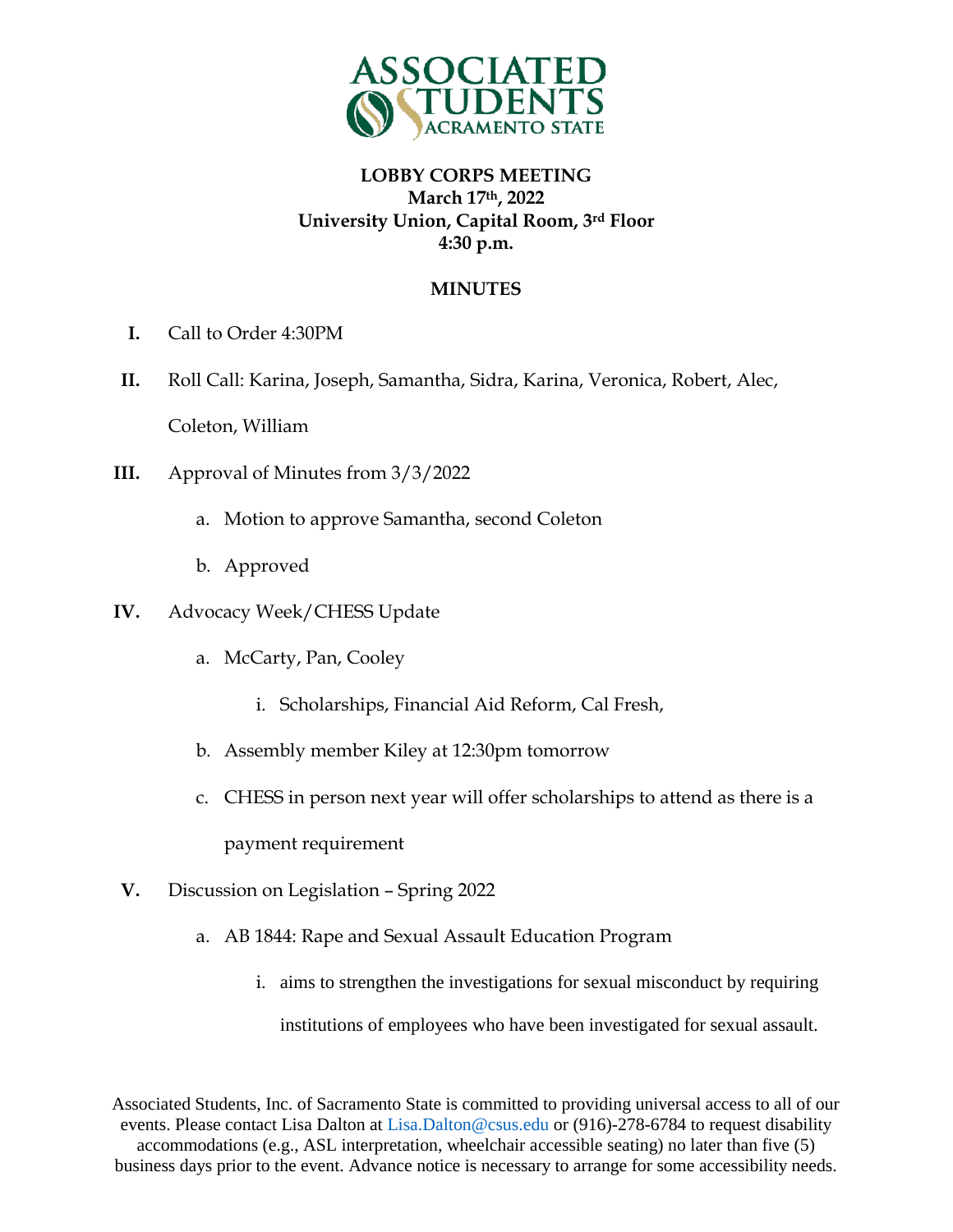

#### **MINUTES**

Additionally, this bill establishes positions on campus to advise and support individuals.

- ii. Notes were made on how this bill is different than what is already in place.
- b. AB 2683: Sexual Violence and Harassment Training and Resources
	- i. Assembly member Gabriel
	- ii. While some campuses, like Sacramento State, already require training for students. This bill would aim to provide consistency across campuses. The Vice Chair once again asked how these trainings would be different than those that are currently required. Given the recent issue at the Chancellors Office, members suggested that there be more guidance for administrators and faculty. This feedback will be brought back to the author's office and addressed at the next meeting.
	- iii. Virtual input for sexual harassment resources
	- iv. CSSA Feedback: More support for Title IX offices
	- v. More support for survivors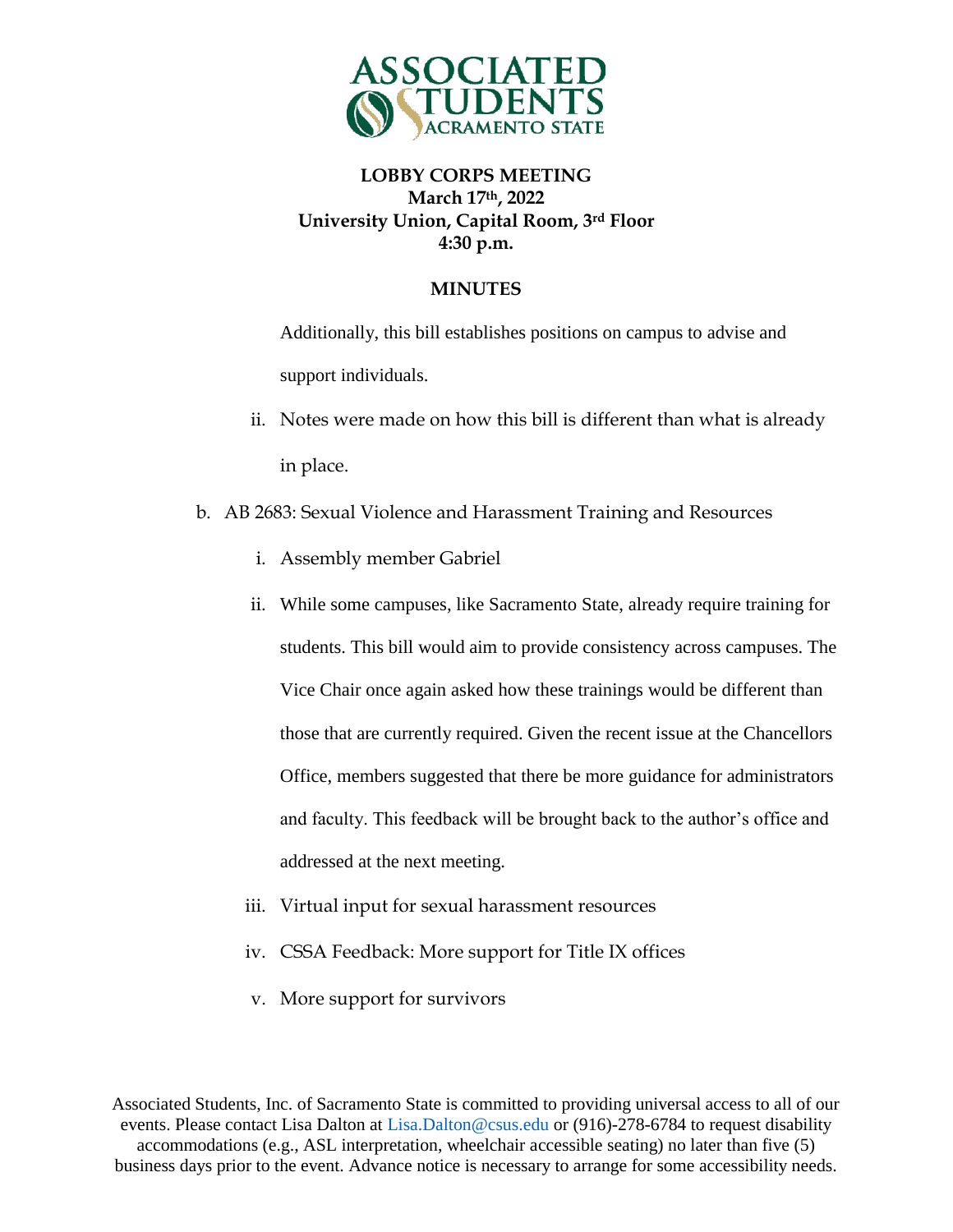

### **MINUTES**

c. SB 886: California Environmental Quality Act: Exemption: Public

Universities Housing Program

- i. aims to streamline necessary housing projects by qualifying projects that are on UC, CSU, or CCC campuses. Only addresses
- ii. Senator Wiener authored bill
- iii. Exempt the colleges from these guidelines, eliminate barriers for housing projects
- iv. AB 1232 Housing Loan passed by Lobby Corp previously
- v. Policy Agenda at CSSA
	- 1. Goal of Increasing Accessible Housing conflicts with Sustainable infrastructure goal
	- 2. CEQA litigation creates a barrier to housing in general
	- 3. Support for sustainable practices over CEQA exemption

from William, Samantha, Sidra,

- a. Cost-effective in the long run
- 4. UC Berkeley- cut their incoming class by 3,500 students

because they could not house them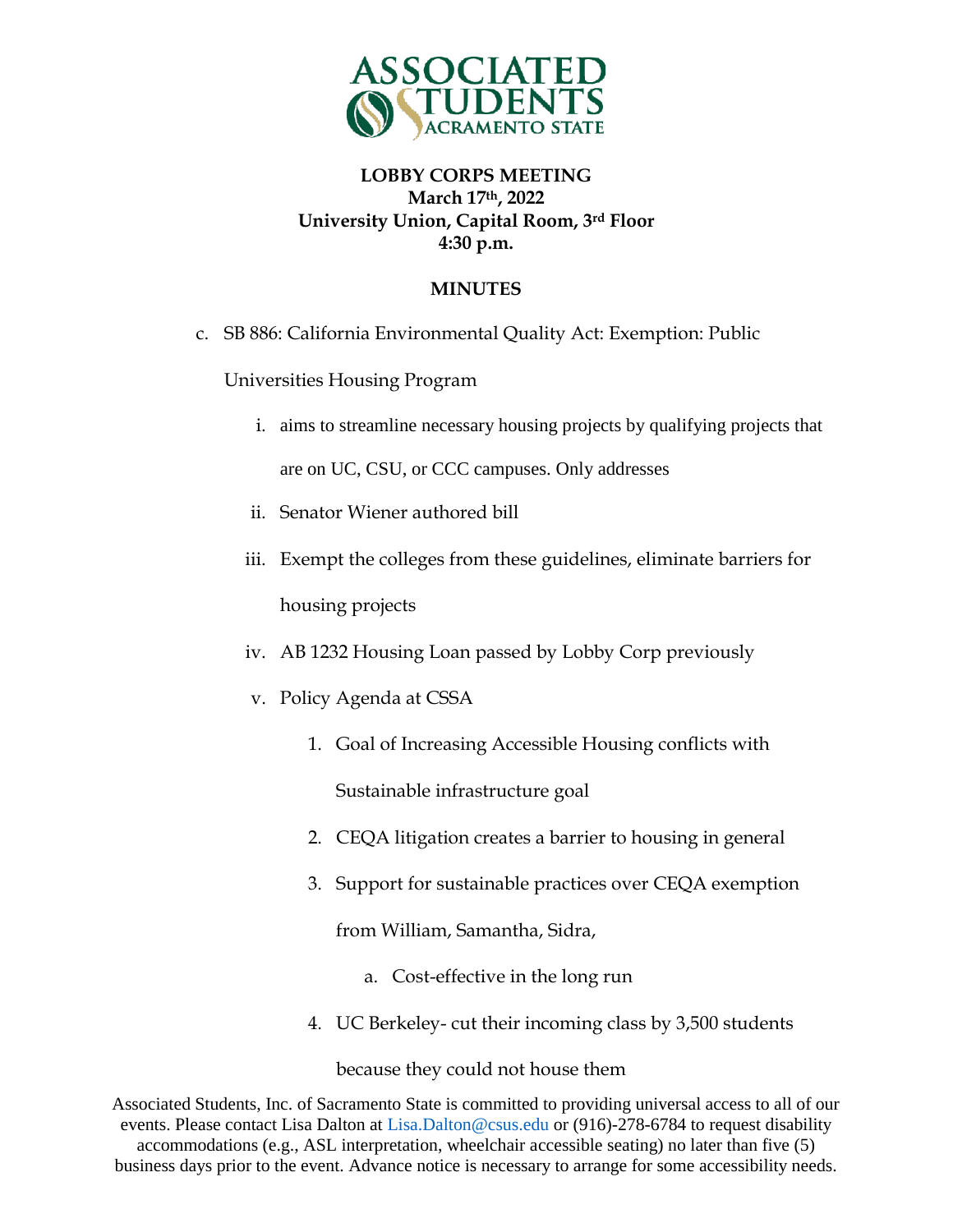

### **MINUTES**

- 5. Concerns lies with the college system. It is important to advocate for our own assembly members. Benefit environmentally friendly as it cuts down transportation carbon emissions.
- 6. Climate Action Plan 2040 Taking a stance now helps prevent future environmental issues
- 7. Housing projects currently go through CEQA- Hornet Commons is on campus land
- **VI.** Action on Legislation Spring 2022
	- a. AB 1746 Student financial aid: Cal Grant Reform Act
		- i. Create Cal Grant 2 for community college students and Cal Grant 4 for those attending a four-year university while maintaining one application
		- ii. Motion to support by Karina and seconded by William
		- iii. Passed unanimously
- **VII.** Announcements